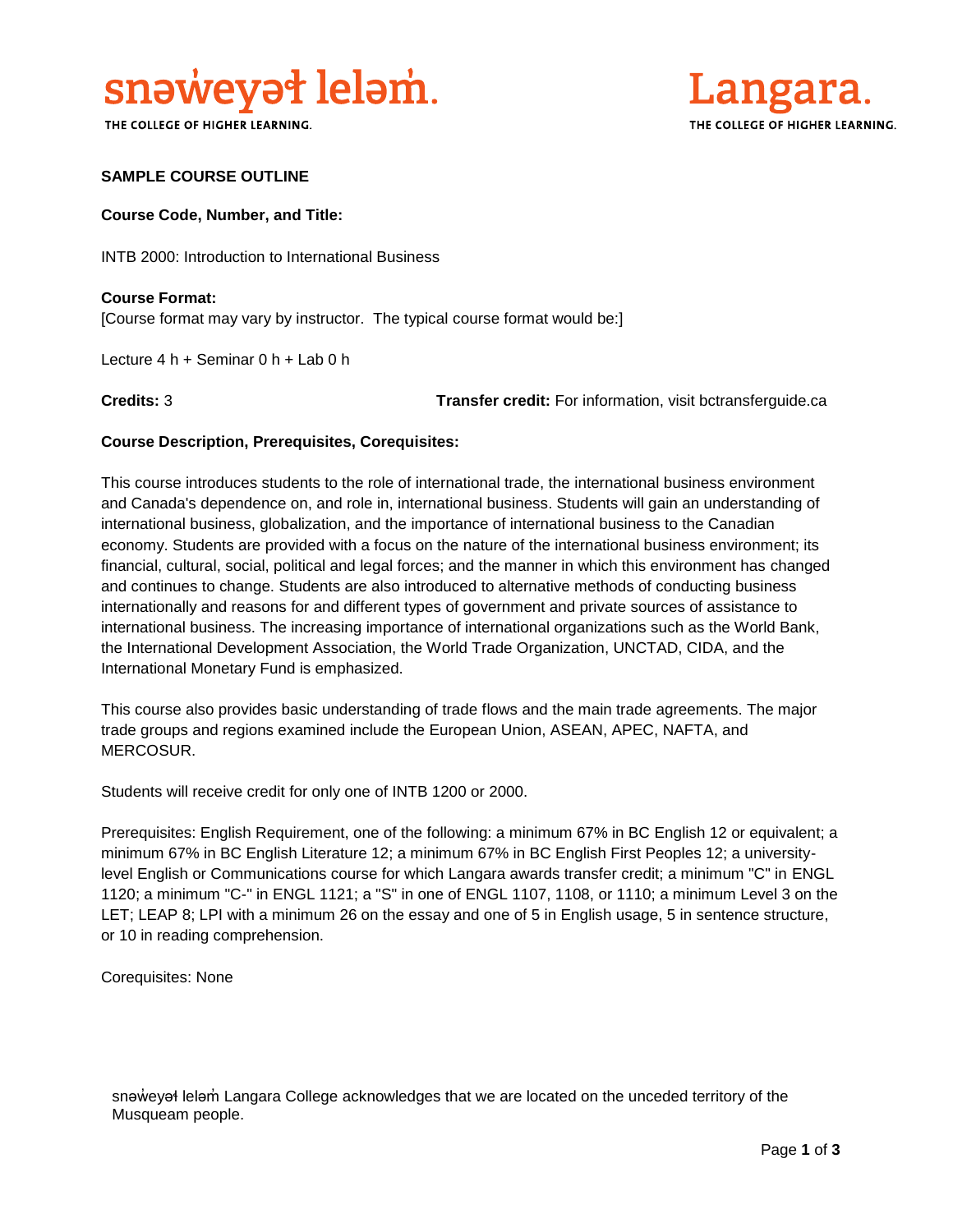

THE COLLEGE OF HIGHER LEARNING.



# **Learning Outcomes:**

Upon successful completion of this course, students will be able to:

- define the basic terms and concepts of international business, trade, investment and finance
- explain the theoretical foundations of international business, trade investment and finance
- communicate the nature and complexities of the international business environment and globalization
- outline the role and impact of international organizations and international agreements
- examine regional economic agreements.

# **Instructor(s): TBA Office: TBA Phone: 604 323 XXXX Email: TBA**

# **Office Hours: TBA**

# **Textbook and Course Materials:**

[Textbook selection may vary by instructor. An example of texts and course materials for this course might be:}

Wild, John and Kenneth Wild. "International Business: The Challenges of Globalization", 9th edition. Pearson. 2019.

Note: *This course may use an electronic (online) instructional resource that is located outside of Canada*  for mandatory graded class work. You may be required to enter personal information, such as your name *and email address, to log in to this resource. This means that your personal information could be stored on servers located outside of Canada and may be accessed by U.S. authorities, subject to federal laws. Where possible, you may log in with an email pseudonym as long as you provide the pseudonym to me so I can identify you when reviewing your class work.* 

**Assessments and Weighting: Final Exam** 25% **Other Assessments %** (An example of other assessments might be:) %

Midterm Exam (2): 35% Quizzes/Tests: 25% Project: 15%

Number and type of writing assignments: Case analyses and term project

Proportion of individual and group work: Individual: 85% Group: 15%

*This generic outline is for planning purposes only.*